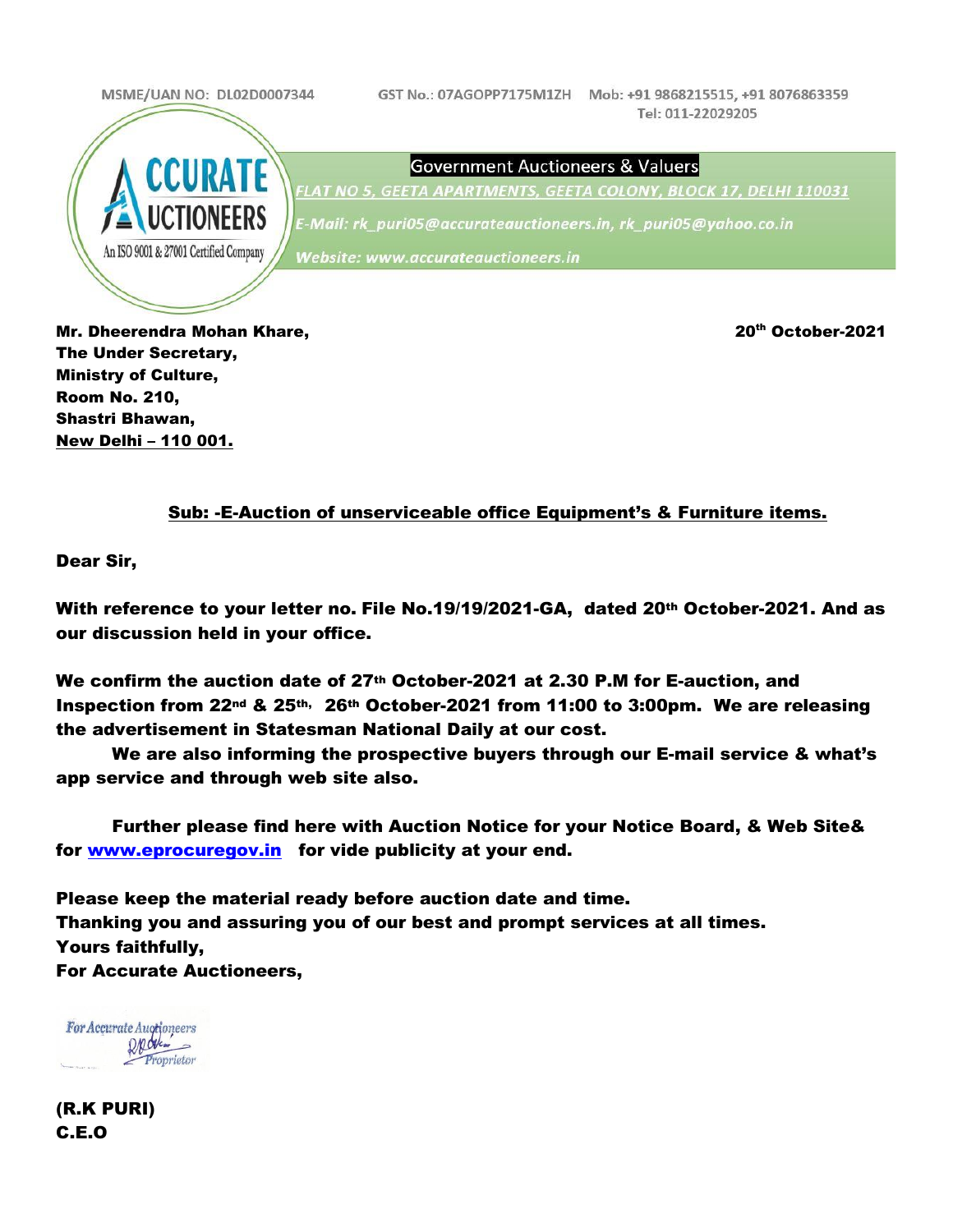

### E-AUCTION NOTICES

E-Auction of E-waste Items & Misc. for Authorized Recyclers, dismantler, Collector, registered with SPCB or PCB, will be held on Tuesday, the 27<sup>th</sup> October-2021 at 2:30 P.M. Inspection can be done on 22<sup>nd</sup> & 25<sup>th</sup> 26<sup>th</sup> October-2021 from 11:00am to 3:00 pm. at Ministry of Culture, (General Administration), Shastri Bhawan, New Delhi. Terms: - The Items will be auctioned and will be lifted by the highest bidder on "As is Where is Basis". As the Material is broken and in Scrap Condition, the Bidder needs to satisfy by comparing the material with the List. No complain shall be entertained after the Auction. The Security Deposit of Rs. 5,000/- (Rs. Five Thousand only) only in form of NEFT may be drawn in f/o M/s. Accurate Auctioneers, Payable at New Delhi to be deposited by each bidder before Auction. Acceptance of highest Bid Will be Subject to approval of competent authority. Validity of bid for 30 days. Payment of highest bid will be made within 5 working days through DD Ministry, otherwise security will be forfeited. The auctioned material must be removed within 2 days from the date of depositing of highest bid. A penalty of Rs. 500/ per day will be charged for delay.

M/s Accurate Auctioneers shall be the facilitator for the online bidding process, on behalf of this Ministry and shall provide the electronic platform to aid the online bidding process.

Govt. Auctioneers: Accurate Auctioneers.

Ph: 9868215515, 8076863359. Website: www.accurateauctioneers.in